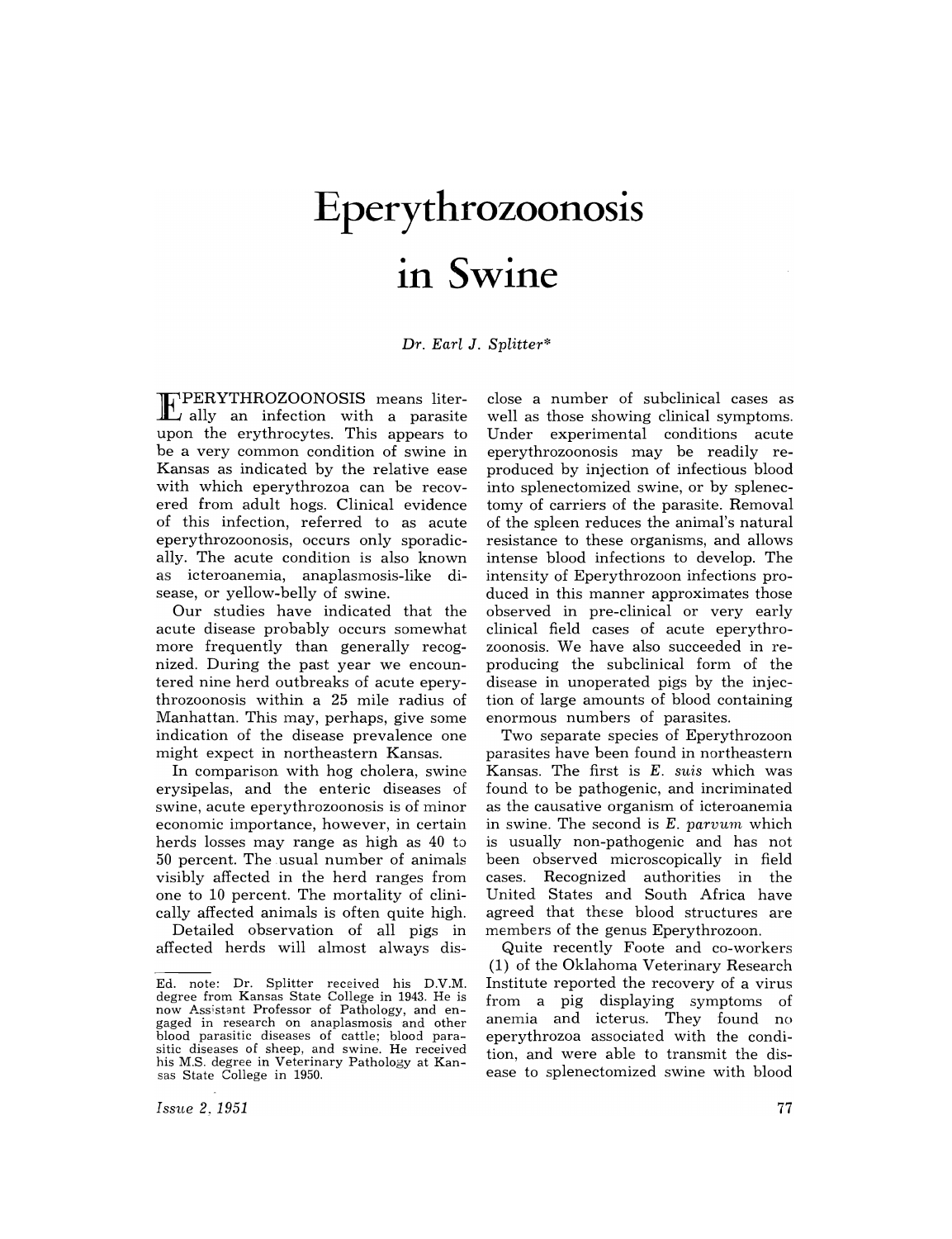serum and urine filtrates. E. *suis* and E. *parvum* appeared, apparently spontaneously, in some of the pigs inoculated with these filtrates. They concluded that icteroanemia is due to a filtrable virus, and that eperythrozoa are either reactionary bodies or artefacts, or are coincidental with the disease. They have named the condition "virus anemia of swine," the virus being called the "virus of Farley."

The author has demonstrated that the conclusions set forth in the above report are erroneous (2). Acute eperythrozoonosis and "virus anemia" of swine are definitely not identical. Blood serum filtrates from acutely affected pigs and carriers of E. *suis* failed to reproduce the disease following inoculation of susceptible, splenectomized pigs.

The complete absence of any infectious agent in the urine has been demonstrated. Filtered and unfiltered urine from carriers or acute cases of eperythrozoonosis was found to be innocuous when injected into susceptible, splenectomized pigs.

#### Age and Seasonal Incidence

Acute eperythrozoonosis is encountered in the field almost entirely during the warm months of the year. The peak in cases is usually reached in August, September, and October. The majority of these cases occur in young pigs weighing from 50 to 100 pounds, although the size and age may vary from less than eight weeks up to adult, heavy hogs. Experimentally we have reproduced the disease in pigs as young as 7 days and adult hogs weighing 350 to 400 pounds. The majority of cases occur in young pigs probably because of their exposure to older animals in the herd which are carriers. The occurrence of the disease primarily during the summer months suggests that transmission occurs by arthropod vectors, possibly flies or mosquitoes. We have, as yet, been unable to transmit the disease experimentally with hog lice.

#### Symptoms

The outstanding symptom of acute eperythrozoonosis is an acute anemia, which in advanced cases may readily be observed by examination of the mucous membranes of the eye.

Early clinical symptoms include depression, loss of appetite, and usually elevated temperatures of 104 to 107°F. This clinical picture coincides with intense blood infections of E. *suis.* Marked clinical evidence of anemia may not be present at this early stage. These early clinical symptoms may be of very short duration, and not particularly marked in cases in which a sudden spontaneous reduction of the parasites occurs. As the parasites reduce in numbers the body temperature drops to normal or subnormal, and at the same time excessive blood destruction occurs. The pig displays a marked anemia and often icterus of variable intensity. There is often extreme weakness comparable to that observed in hog cholera. Constipation or diarrhea with bile stained feces may also be noted. Talquist readings of the blood hemoglobin are usually 50 percent or less, the blood appearing thin and watery. A spontaneous agglutination of the erythrocytes is often observed during the acute anemic stage.

The clinical course of the disease varies from 24 hours to 7 or 10 days, the average being about four or five days. Pigs may sometimes be found dead, the owner having failed to note any symptoms prior to death.

Subclinical cases are frequent in herds undergoing acute eperythrozoonosis, and occur simultaneously with the acute condition. Apparently normal pigs in the herd will be found with elevated temperatures and relatively heavy parasitic infections. A mild anemia develops as the parasites disappear from the blood. Loss of appetite may occur temporarily, perhaps for one or two feedings, but usually is not sufficient to be noted. The majority of animals in the herd will undergo mild Eperythrozoon infections with no ill effects. All of these animals will remain carriers of the parasite, probably permanently.

It should be kept in mind that the production of disease and the severity are dependent entirely upon the number of Eperythrozoon parasites which develop

*Iowa State College Veterinarian*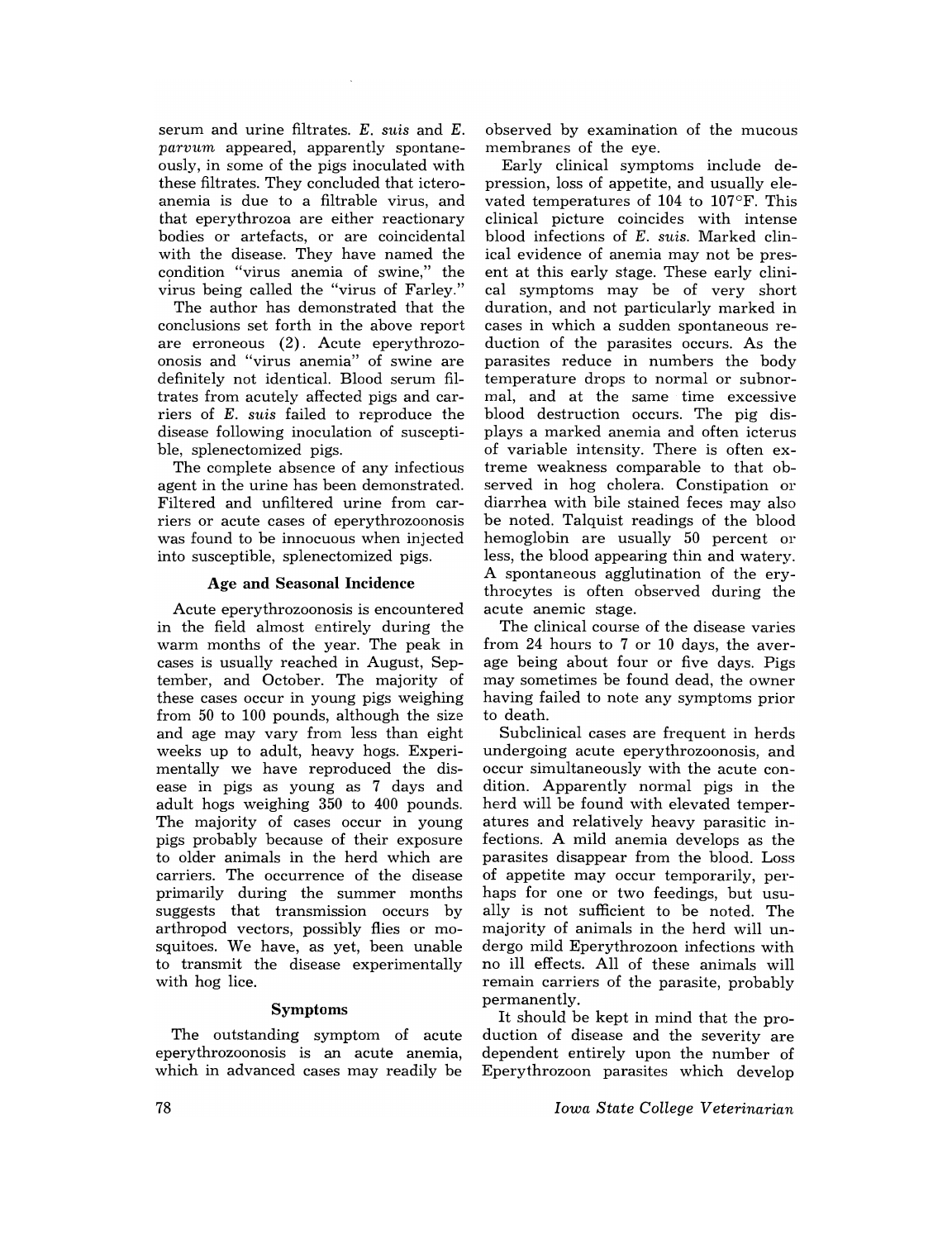in the blood stream following infection, and the length of their duration in the blood in great numbers. The disease bears some resemblance to bovine anaplasmosis in this respect.

### **Post Mortem Lesions**

Lesions on autopsy are usually quite characteristic, and apparently pathognomic if the animal has not succumbed too quickly following the appearance of symptoms. These include thin, watery blood; a yellow discoloration of the body fat and other internal tissues; an enlarged, friable spleen which in some cases may be 3 or 4 times normal size. The stomach and intestinal contents are often discolored with a large amount of orange-yellow bile. The heart, kidneys, and muscles are usually pale in color, and may also show evidence of icterus. The liver may show icteric discoloration and degeneration; the gall bladder contains a thick granular or gelatinous bile. Icterus is not constant, but is usually present in those animals that have lived for three or four days following the appearance of symptoms.

#### **Differential Diagnosis**

Kinsley (3) made the statement a number of years ago that there are at least three conditions of swine in which anemia and icterus are prone to occur. They are baby pig anemia, paratyphoid infection, and the icteroanemia disease entity.

Baby pig anemia or nutritional anemia due to iron and copper deficiency very rarely occurs in pigs over 6 weeks of age. Usually a spontaneous recovery occurs at the age of 6 to 7 weeks. It is particularly prevalent in pigs farrowed in the late fall, winter, or early spring; and because of the weather or other reasons the pigs are confined to floored pens without access to loose soil.

In connection with nutritional anemia of swine, Dr. Frank Breed (4,5) has described an icteroanemic condition of pigs which he believes to be of nutritional origin. It occurs in pigs beginning at about 90 pounds in weight and over. They are usually pigs that were farrowed in

early spring, and had histories of nutritional anemia during the first 5 or 6 weeks of life. Symptoms have usually begun in the month of September, and one or as many as 8 to 10 pigs in the herd may be affected. At no time has a rise in temperature been found. The post mortem lesions are similar to acute eperythrozoonosis, with the exception of liver and bone marrow. The liver shows a great amount of fatty degeneration and connective tissue proliferation; the bone marrow is invariably very pale, and the ribs quite brittle. The bone marrow in acute eperythrozoonosis is usually hyperplastic, as evidenced by the large amount of red bone marrow.

Differentiation of acute eperythrozoonosis from baby pig anemia and the nutritional anemia described by Dr. Breed may be made by careful consideration of the herd history, the season of occurrence, and the age of the animal. Temperatures in acute eperythrozoonosis will usually be elevated early in the disease, and may be normal or subnormal on the 2nd or 3rd day of symptoms. Temperature of the entire herd will usually reveal a number of normal pigs with temperatures elevated up to 107°F.

Kinsley (3) states that the anemia and icterus associated with paratyphoid infection usually affects only a small portion of the herd and is accompanied by an enteritis.

Methods of differentiating acute eperythrozoonosis from "virus anemia" will depend, apparently, upon laboratory examinations. The presence of "virus anemia" in swine cannot be fully accepted, however, until further evidence is presented in which the disease is reproduced consistently and entirely in the absence of eperythrozoa.

It seems probable at this time that the majority of cases of icteroanemia occurring in swine in the Middle West are due to *E. suis.* In the past year the author examined blood smears from 47 acute field cases in 20 herd outbreaks of icteroanemia. *E. suis* was present in all cases with only one exception. States having positive cases were Kansas, Iowa, Missouri, Colorado, and Tennessee. No path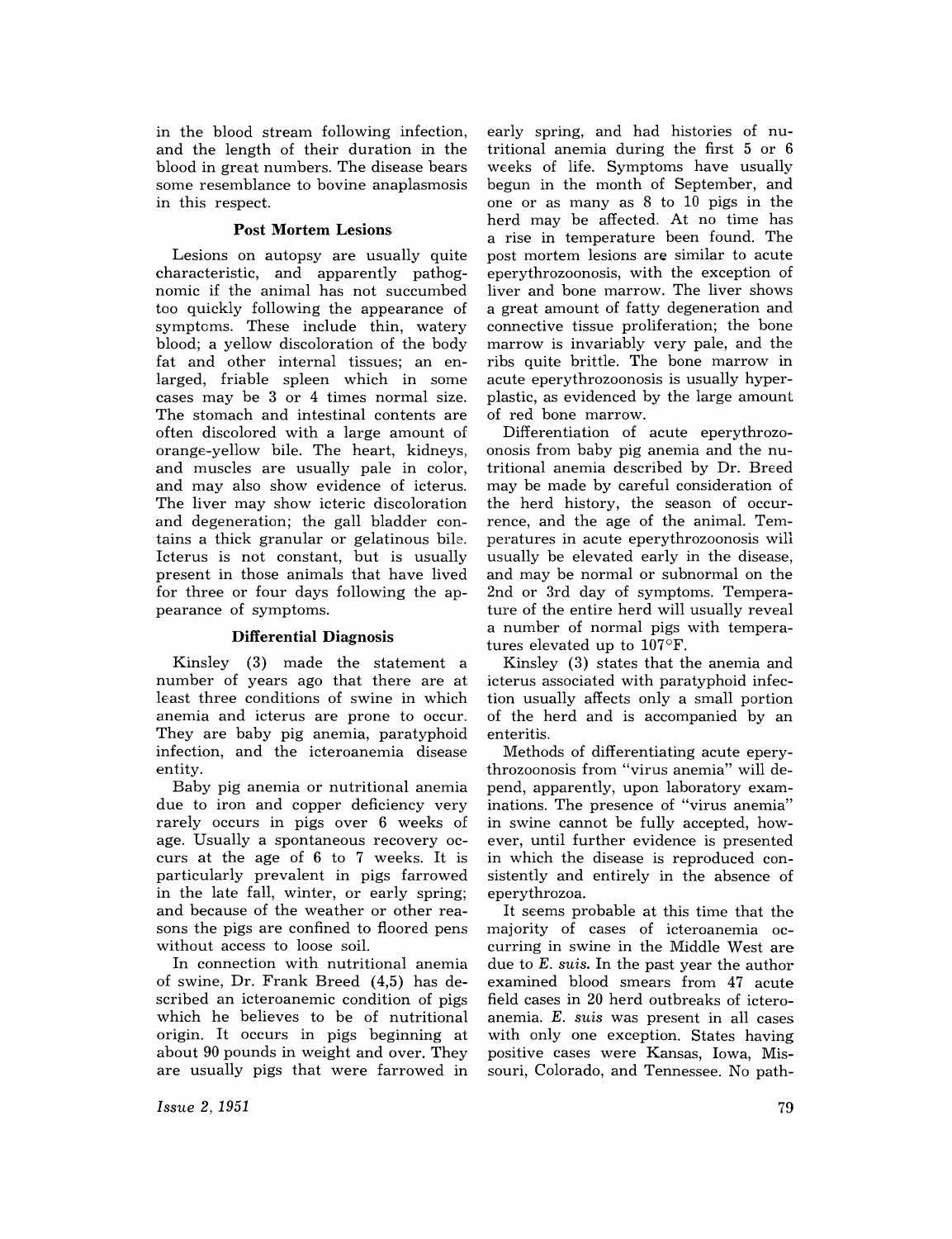ogenic virus could be recovered from pigs infected with 12 different strains of E. *suis* obtained in Kansas and Iowa.

Icteric conditions of swine may be observed in obstruction of the bile duct from round worms, or from toxic effects caused by certain poisons and from heavy round worm infestations. The absence of any severe anemia accompanying these conditions should readily serve in differentiating from acute eperythrozoonosis.

Differential diagnosis by blood smear examination will usually serve to distinguish between acute eperythrozoonosis and other similar conditions. Blood smears should be prepared immediately upon drawing blood from the living animal. Smears prepared from dead animals, or from clotted or citrated blood are usually not satisfactory for diagnosis. It is recommended that these smears be examined by laboratories that have had experience in staining and detecting eperythrozoa.

#### Treatment

Neoarsphenamine exerts a specific and almost immediate action upon E. *suis* in both field and experimental cases. A single therapeutic dose will remove all parasites from the blood in as little as two hours following intravenous administration. Following removal of the parasites the temperature returns to normal, usually within 24 hours. If the disease is in the early stage, and anemia is not severe, the pig will be eating and active within 24 hours following therapy. Further blood destruction is prevented by such therapy. Treatment during the incubative stages of the disease will prevent blood destruction entirely in both field and experimental cases.

In field cases specific therapy is probably of little or no value after the third or fourth day of clinical symptoms. Treatment will be of no value in earlier cases if spontaneous reduction of the parasites has already occured. In the author's observations the specific therapy of some 20 early clinical, subclinical, and preclinical cases has given very favorable results.

The recommended dose of neoarsphenamine is one gram per 100 pounds body

weight. Pigs weighing 50 pounds receive 0.5 gram; pigs weighing 150 pounds receive 1.5 grams and so forth. The weight may be estimated. Neoarsphenamine may be given intravenously or intraperitoneally. Intraperitoneal injections are not particularly recommended as the irritating properties of the drug produce localized peritonitis of variable degrees and may precipitate death in weekened animals. Intramuscular injections cause intense pain and temporary lameness, while subcutaneous injections produce marked swelling and possible necrosis. We routinely administer neoarsphenamine via the anterior vena cava. Deposition of the drug outside of the vein in this region will produce swelling and respiratory distress within 24 hours, however reasonably careful technique will prevent this from occuring.

Neoarsphenamine may be purchased in 0.6 gram ampules, a size which is convenient to use, and which reduces the waste in opening the larger 4.5 gram ampule for the treatment of only one or two pigs.

Foote and co-workers (1) state that Aricyl is very beneficial when administered early in the course of the disease. In our experiments we have found that Aricyl is of no value whatever as a specific agent. Experimental infections of E. *suis* progressed as usual following therapy with Aricyl. The disease was controlled immediately following the use of neoarsphenamine.

Aricyl and other arsenicals such as sodium cacodylate and Fowler's solution are apparently of value in stimulating erythrocyte formation, but they do not appear to have any effect upon eperythrozoa.

The mortality of acute cases may be reduced by good nursing procedures. Close confinement to prevent unnecessary exertion is of considerable importance. Nourishing food such as milk or butter milk may serve to maintain .the animal during the critical acute anemic stage.

#### Control

The question is sometimes asked whether recovered pigs or all pigs in the

*Iowa State College Veterinarian*